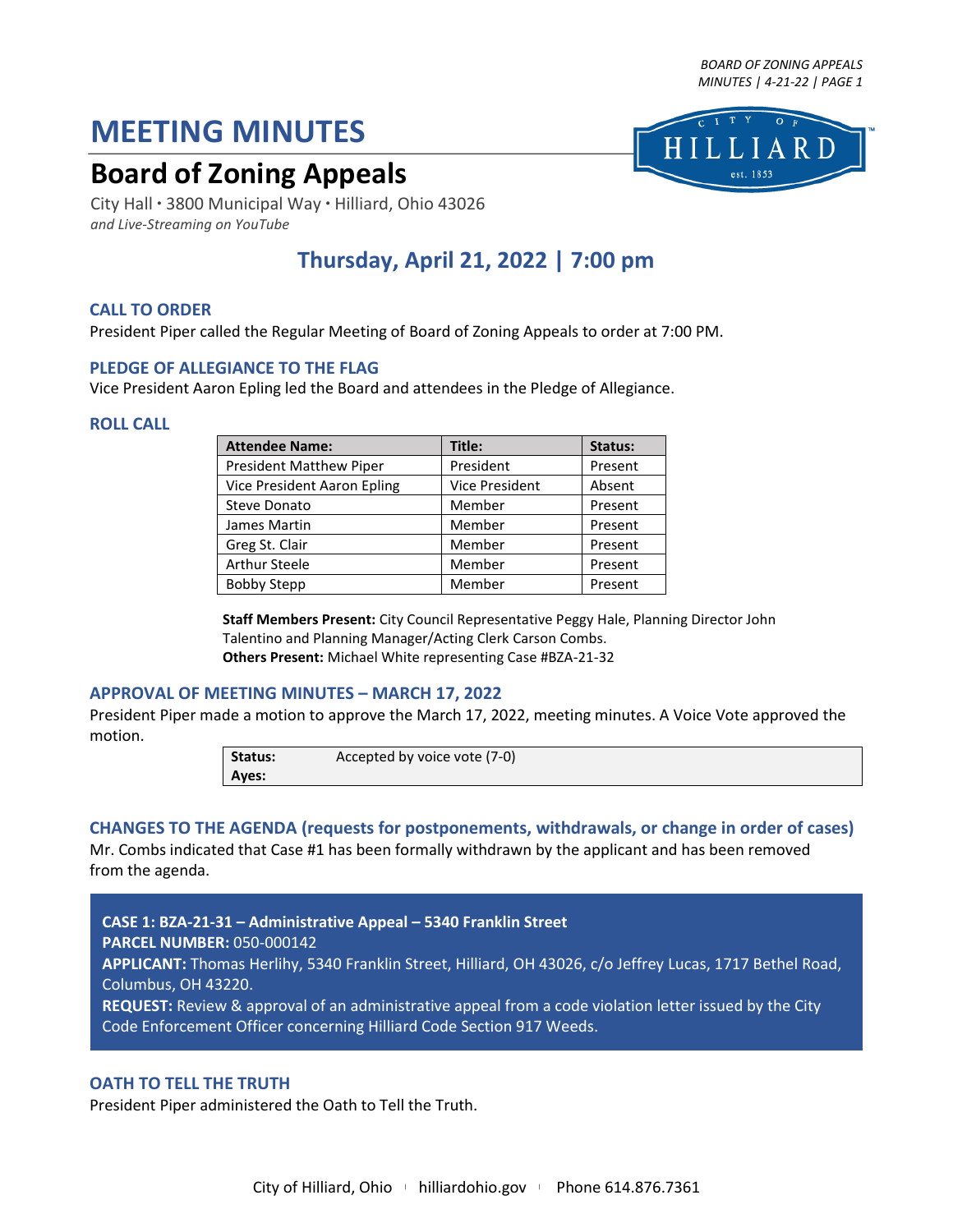#### **NEW CASES:**

#### **CASE 2: BZA-22-4 – L & A Auto Group - 4896 Scioto Darby Road**

**PARCEL NUMBER:** 050-002579

**APPLICANT:** Rashid Salah, 4128 Hoffman Farms Drive, Hilliard, OH 43026; c/o Kamal Chinary, 2719 West Case Road, Columbus, OH 43235.

**REQUEST:** Review & approval of a variance from Hilliard Code Section 1125.05(b) to reduce the minimum vehicular use area perimeter landscaping, Section 1125.05(c) to reduce the minimum vehicular use area interior landscaping for a vehicle repair and vehicle sales business on 0.93 acre.

# [Mr. Talentino gave the staff report.]

#### **BACKGROUND:**

The site is 0.93 acre located on the northeast side of Scioto Darby Road opposite Scioto Farms Drive. It consists of a 2,800-square-foot building which was most recently used for automotive repair. On April 14, 2016, the Commission approved a variance for additional wall signage. On March 12, 2020, the Commission approved a conditional use to permit a tire and brake shop and repair facility. On April 14, 2022, the Planning and Zoning Commission reviewed the application for conditional uses and a Level "B" site plan. The conditional use requests will now be forwarded to City Council for final disposition. This is a request to the Board for variances necessary to implement the proposed Level "B" site plan.

# **CONSIDERATIONS:**

The site and adjacent properties to the northwest and southeast are zoned B-2, Community Business District. To the southwest, across Scioto Darby Road, are single-family residences zoned R-3, Moderate Density Residential District. To the northwest is a vehicle repair business. To the southeast is a single-family residence. To the northeast is retired railroad corridor property.

- Section 1106.04(a)(1) sets forth the following standards for variance requests:
	- A. Whether the property in question will yield a reasonable return or whether there can be any beneficial use of the property without the variance;
	- B. Whether the variance is substantial;
	- C. Whether the essential character of the neighborhood would be substantially altered or whether adjoining properties would suffer a substantial detriment as a result of the variance;
	- D. Whether the variance would adversely affect the delivery of governmental services such as water distribution, sanitary sewer collection, electric distribution, stormwater collection, or refuse collection;
	- E. Whether the property owner purchased the property with knowledge of the zoning restriction;
	- F. Whether the property owner's predicament feasibly can be obviated through some method other than a variance;
	- G. Whether the existing conditions from which a variance is being sought were self-created; and
	- H. Whether the spirit and intent behind the zoning requirement would be observed and substantial justice done by granting the variance.
- The site currently has approximately 58 feet of asphalt at the Scioto Darby Road right-of-way line as a driveway entrance. The proposed plan shows that 20 feet of existing asphalt will be removed along the Scioto Darby Road frontage resulting in a 25-foot-wide driveway entrance and a minimum 20-foot pavement setback from the right-of-way line. The proposed plan shows an approximately 10,000 square-foot parking lot expansion on the southeast and northeast sides of the building to the rear.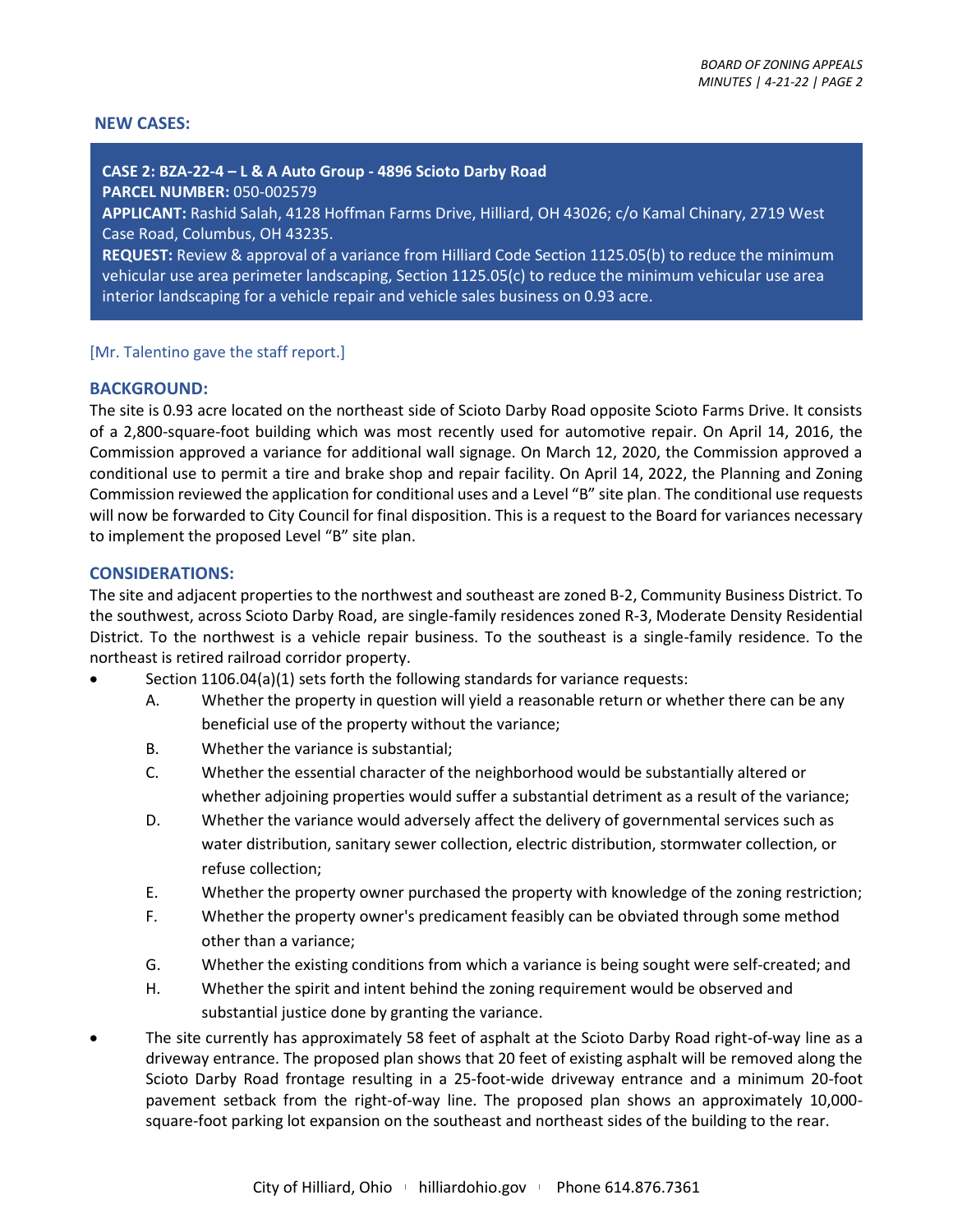- The building has one vehicle bay. Hilliard Code Section 1127.03 states that the required parking for a vehicle repair facility is 2 parking spaces per vehicle bay and 1 per employee. The number of employees has not been specified. The proposed plan shows 7 vehicle display parking spaces and two customer parking spaces in front of the building, and 14 parking spaces behind the building. Staff recommends that the hours of operation for this building be limited to between 8:00 a.m. and 8:00 p.m. The outdoor storage of vehicle parts is prohibited.
- Storm water management for the site improvements must conform to the provision of the Hilliard Storm Water Design Manual.
- The current site does not meet the landscaping requirements for perimeter landscaping for vehicular use area. The proposed plan shows two trees along the site's Scioto Darby Road frontage and shrubs along the sides of the front parking area. **[Staff recommends that the landscape plan be revised to show the following:**
	- **1) For the vehicular use area behind the building, a minimum 10-foot pavement setback from the side property lines be specified, plus 2 trees and 30 shrubs per 100 linear feet be provided along the perimeter consistent with the provisions of Hilliard Code Section 1125.05.**
	- **2) For the vehicular use area in front of the building, a minimum 20-foot pavement setback from the Scioto Darby Road right-of-way line, plus 2 trees and 30 shrubs per 100 linear feet along the Scioto Darby Road frontage.**
	- **3) For the vehicular use area in front of the building, 30 shrubs per 100 linear feet along the side property lines.]**
- On November 10, 2021, a notice of violation was sent regarding the following violations, and follow-up meetings were held on November 24 and January 13 to address corrections:
	- A. No zoning certificate on file to operate legally;
	- B. Fencing in an improper location and without permits;
	- C. Inoperable vehicles and vehicles not parked on an improved surface;
	- D. Dumpster area not screened per Code; and
	- E. Signage without a permit.
- On January 31, 2022, a Final Violation Notice was sent ordering that operations be discontinued as of February 28, 2022. On February 23, 2022, fees for necessary site plan approval, conditional use requests and variances were paid to process applications.

# **STAFF RECOMMENDATION:**

Staff finds that the existing conditions make it practically difficult to provide vehicular use area perimeter landscaping along the side property lines and vehicular use area interior landscaping per Code without a variance. Staff finds that the proposed variance is not substantial. Staff finds that the essential character of the neighborhood would not be substantially altered as a result of the proposed variance. Staff finds that the variance would not adversely affect the delivery of governmental services. Staff finds that the spirit and intent behind the zoning requirement would be observed and substantial justice done by granting the variance. Based on these findings, consistent with the provisions of Hilliard Code Section 1106.04, staff recommends approval of the proposed variance with the following 6 conditions:

- 1) That all conditions of Planning and Zoning Commission approval on April 14, 2002, are met;
- 2) That the width of the vehicular use area perimeter landscaping along the sides as it exists in front of the building be approved as proposed;
- 3) That the plans are revised to show the vehicular use area in front of the building will have two trees along the Scioto Darby Road frontage and 30 shrubs per 100 linear feet along the entire perimeter;
- 4) That the vehicular use area interior landscaping in front of the building be approved as proposed;
- 5) That the vehicular use area behind the building is not less than 10 feet from the side property lines and is landscaped with 2 trees and 30 shrubs per 100 linear feet consistent with the provisions of Hilliard Code Section 1125.05; and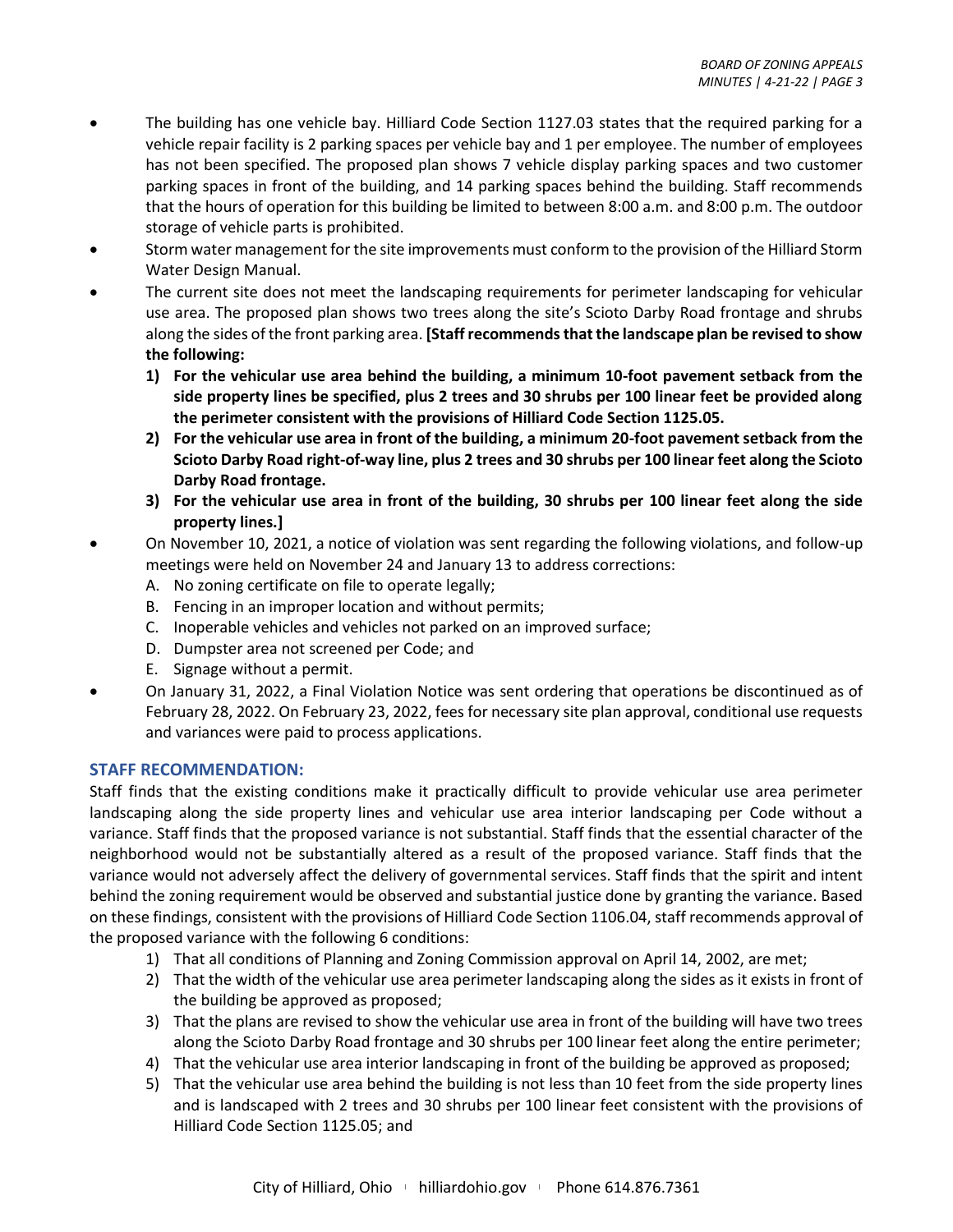6) That the plans are revised to show the proposed vehicular use area behind the building will conform to the perimeter and interior landscaping requirements specified in Hilliard Code Section 1125.05. [END OF REPORT | BZA-22-4]

Mr. Stepp asked about the former use of the site, and Mr. Talentino indicated that the site was a tire shop and did minor vehicle repair. He confirmed that the property abuts the abandoned rail corridor.

Mr. Martin questioned the impact of lighting and vehicular activity on the adjacent residents; Mr. Talentino explained that Code requirements will limit the level of lighting values at the property line to avoid conflict. Mr. Talentino noted that staff expects the applicant to plant trees that are required in the back parking lot.

Mr. St. Clair said that the images of the property necessitate a privacy fence along the border because everything will be visible in the winter; Mr. Talentino noted that they had installed a privacy fence in a location that was not approved. He explained that the applicant wants to do new uses (vehicle sales and major vehicle repair).

Mr. St. Clair had concerns about the screening, and Mr. Talentino explained that the landscaping is what is required for all commercial properties and staff would not support the proposal without the landscape screening. Mr. Talentino noted that the Code is purposeful and allows appropriate signage, but not other novelties that are commonly used for advertising and visibility.

Mr. Stepp asked to see the image from November and the Board asked where the parking would extend in the rear yard. Mr. Talentino noted that the parking would extend half way and that all of the outdoor storage of vehicles or parts in the grass would NOT be allowed. He said that cars are not allowed to be parked on grass or gravel by Code. Mr. Talentino said that there is enough area for stormwater, but the actual methods will dictate what is needed and the parking lot will not be larger than what is shown.

Mr. Piper asked about the limit on privacy fences, and Mr. Talentino confirmed a 6-foot maximum height in business districts. Mr. Talentino confirmed that the fence could extend to the front elevation of the building unless approved by the BZA.

Mr. Steele asked if the chain link would be removed; Mr. Talentino noted it is not clear upon what property the fence is located. He noted that the Board could require a privacy fence and the removal of the chain link as a condition of approval.

Ms. Hale noted the recent Planning and Zoning Commission hearing for this property and that the hours of operation were reduced at the request of the neighborhood. She noted that the Commission also added mounding along the front.

Mr. Stepp asked about the installation size of shrubs, and Mr. Talentino noted that the Board could require larger sizes at planting to expedite screening. He said there need to be limitations on the height for safety and visibility, but larger plant sizes can be required.

The applicant was not present, and there were no testimony from the public.

President Piper, seconded by Mr. Stepp, made a motion to approve a variance from Hilliard Code Section 1125.05(b) to reduce the minimum vehicular use area perimeter landscaping and Section 1125.05(c) to reduce the minimum vehicular use area interior landscaping for a vehicle repair and vehicle sales business on 0.93 acre with the following eight conditions:

- 1) That all conditions of Planning and Zoning Commission approval on April 14, 2002, are met;
- 2) That the width of the vehicular use area perimeter landscaping along the sides as it exists in front of the building be approved as proposed;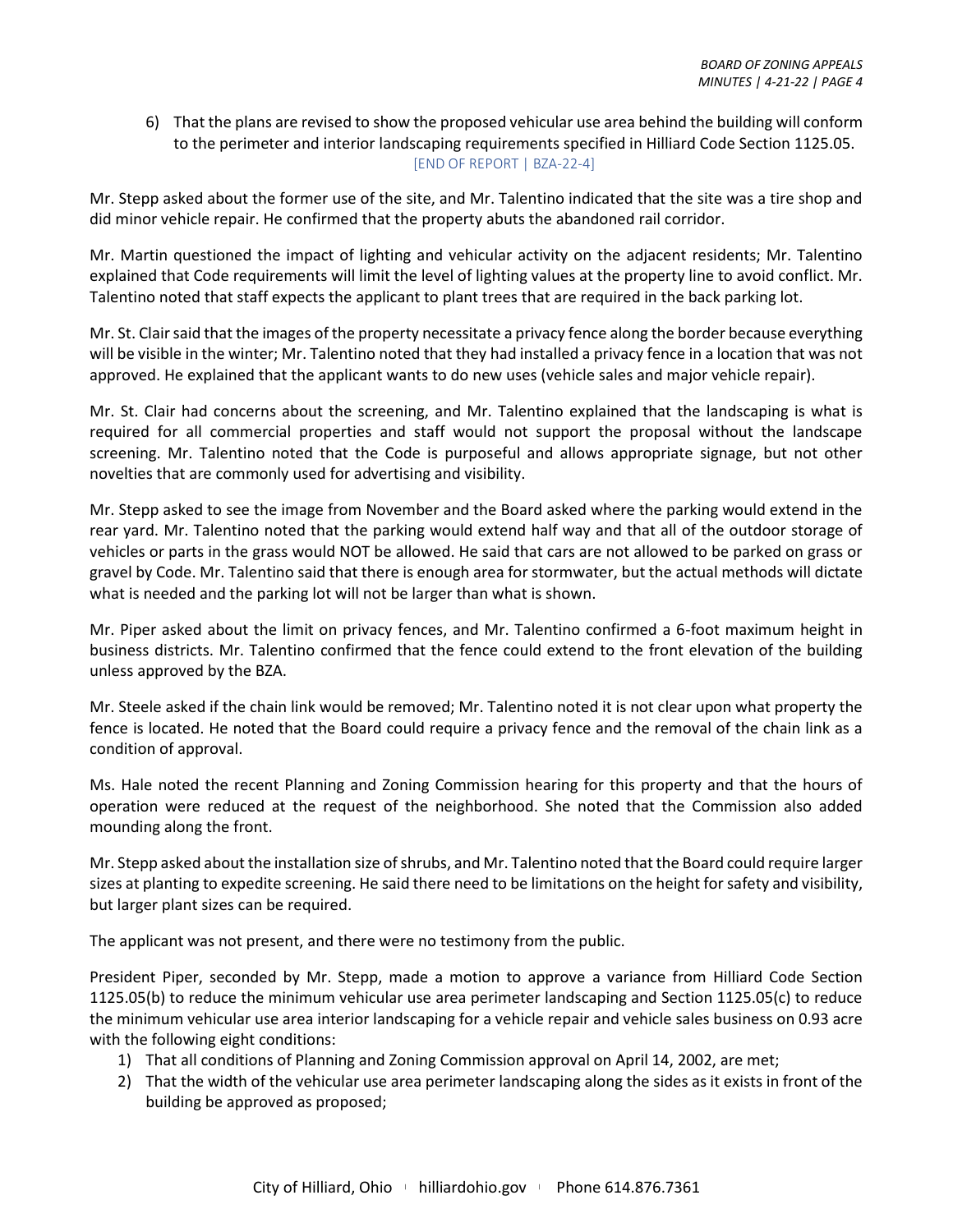- 3) That the plans are revised to show the vehicular use area in front of the building will have two trees along the Scioto Darby Road frontage and 30 shrubs per 100 linear feet along the entire perimeter;
- 4) That the vehicular use area interior landscaping in front of the building be approved as proposed;
- 5) That the vehicular use area behind the building is not less than 10 feet from the side property lines and is landscaped with 2 trees and 30 shrubs per 100 linear feet consistent with the provisions of Hilliard Code Section 1125.05;
- 6) That the plans are revised to show the proposed vehicular use area behind the building will conform to the perimeter and interior landscaping requirements specified in Hilliard Code Section 1125.05;
- 7) That a 6-foot privacy fence on the residential side of the building be provided from the front build line of the building and removing the chain link fence if it is located on the business property; and
- 8) That shrubs be planted at the height of 3 feet at the time of planting.

| Status:   | Approved with 8 Conditions (6-0).                                                |
|-----------|----------------------------------------------------------------------------------|
| Mover:    | <b>President Matthew Piper</b>                                                   |
| Seconder: | Mr. Bobby Stepp                                                                  |
| Aves:     | President Matthew Piper, Mr. Steve Donato, Mr. James Martin, Mr. Greg St. Clair, |
|           | Mr. Arthur Steele, Mr. Bobby Stepp                                               |

# **CASE 3: BZA-22-10 – Green Residence – 4200 Dublin Road #6**

**PARCEL NUMBER:** 050-006662

**APPLICANT:** Troy & Emily Green, 4200 Dublin Road, #6, Hilliard, Ohio 43026.

**REQUEST:** Review & approval of a variance from Hilliard Code Section 1121.02(b)(7) to increase the maximum size of an accessory structure from 900 square feet to 1120 square feet.

# [Mr. Combs gave the staff report]

# **BACKGROUND:**

The site is 1.64 acre located approximately 750 feet east of the intersection of Dublin Road and Shirtzinger Road. The site and surrounding properties to the north, east, and west are zoned R-1, Low Density Residential. To the south are single family homes zoned PUD. According to Franklin County Auditor records, the site consists of a single-family residence with a total area of 2,250-square-feet. The applicant is requesting approval of a variance from Hilliard Code Section 1121.02(b)(7) to permit an accessory building that exceeds the 900-square foot maximum.

# **CONSIDERATIONS:**

- On January 21, 2021, the Board of Zoning Appeals (Case #20-0160AR) granted a variance to Section 1121.02(b)(6) to increase the accessory building height from 14 feet to 18 feet and from Section 1121.02(b)(1) to permit the installation of gravel instead of a paved driveway.
- The accessory building approved by the Board of Zoning Appeals for the north end of the property is proposed to be extended in length by an additional 8 feet. The footprint has been increased from 896-square feet (28'x32') with side porch to 1,120 square feet (28'x40') with side porch. Section 1121.02(b)(7) requires that accessory buildings cannot exceed 50 percent of the principal building floor area or 900 square feet, whichever is less. While the proposed building exceeds the 900-square foot threshold, it does generally conform to the 50 percent requirement. The accessory building would be constructed on a larger R-2 lot that has significant tree cover and screening.
- The garage will be 18-feet in height measured per code; the first story will function as a garage and the second story shall provide storage space as previously approved. Architecture for the garage integrates with the surrounding buildings and features numerous elements to provide variation on each elevation.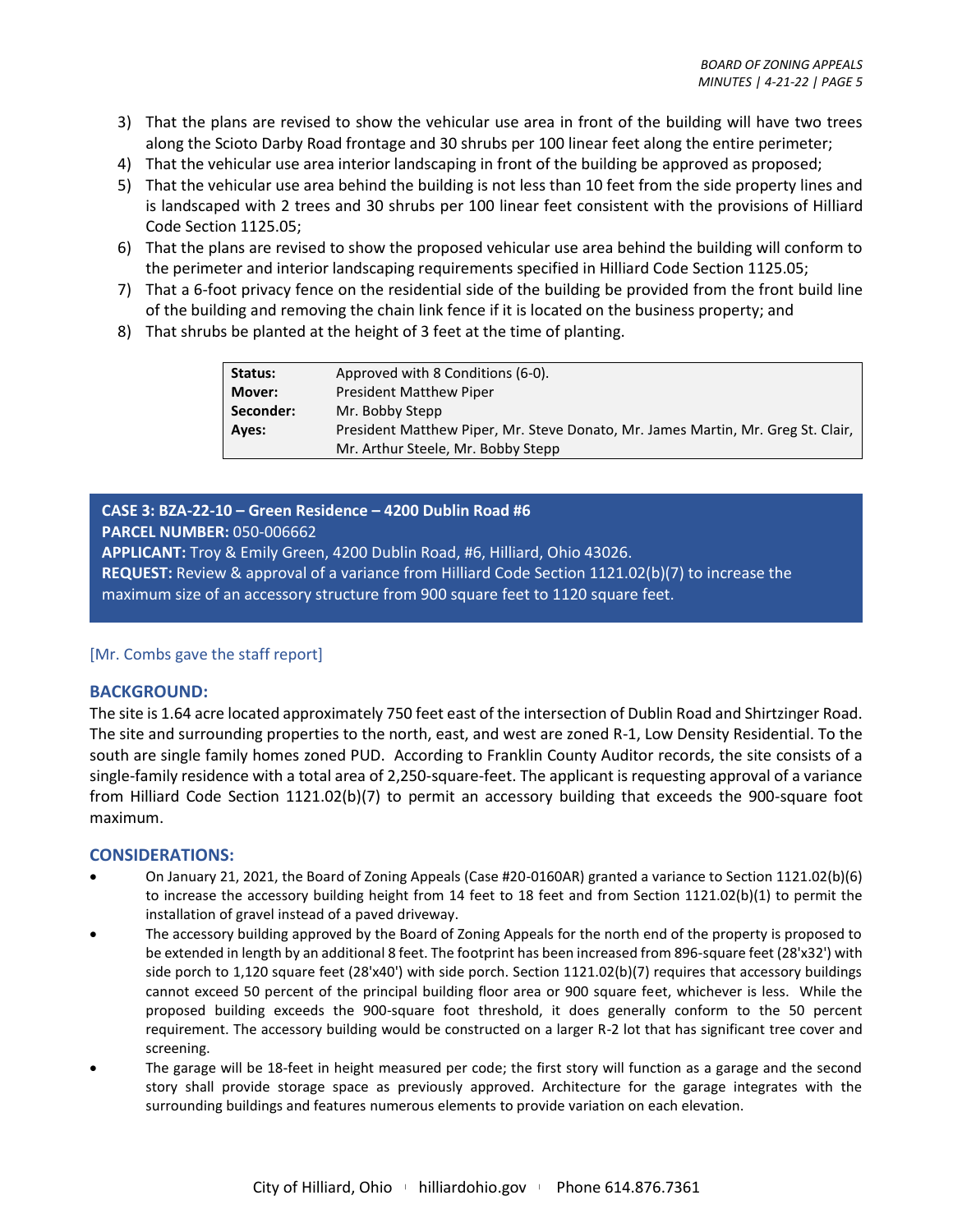• Access to the accessory building is provided via a shared drive with the two residences north of the site. Plans include a gravel connection from the garage to this shared access drive.

# **STAFF RECOMMENDATION:**

Staff finds that there could be a beneficial use of the property without the variance, but that the proposed variance to permit a slightly larger structure will not impact the character of the neighborhood and is not substantial given the nature of the property and the proposed location. The proposed variance will not adversely affect services, and the proposal is consistent with the general spirit and intent of the Code. Based on these findings, consistent with the provisions of Hilliard Code Section 1121.02(b)(7), staff recommends approval of the increased accessory building size with four conditions:

- 1) That the proposed garage is limited to 18 feet in height, as measured by Code;
- 2) That the gravel driveway be permitted as previously approved;
- 3) That the existing accessory structure be removed before or at the time of completion of the new accessory structure; and
- 4) That a zoning certificate and required permits be obtained prior to construction.

```
[END OF REPORT | BZA-22-10]
```
Mr. Martin inquired as to why the Board granted the gravel driveway in this case. Mr. Talentino explained that the street in this case is private. In the case of a public street, gravel spilling onto the roadway can cause pavement deterioration more quickly. In this case the house is off a long private street and will be situated at the end of a long private drive off the private street.

There were no additional comments from the Board or testimony from the public.

President Piper made a motion, seconded by Mr. Donato, to approve variance from Hilliard Code Section 1121.02(b)(7) to increase the maximum size of an accessory structure from 900 square feet to 1120 square feet with four conditions:

- 1) That the proposed garage is limited to 18 feet in height, as measured by Code;
- 2) That the gravel driveway be permitted as previously approved;
- 3) That the existing accessory structure be removed before or at the time of completion of the new accessory structure; and
- 4) That a zoning certificate and required permits be obtained prior to construction.

| Status:   | Approved with 4 Conditions (6-0).                                                |
|-----------|----------------------------------------------------------------------------------|
| Mover:    | <b>President Matthew Piper</b>                                                   |
| Seconder: | Mr. Steve Donato                                                                 |
| Ayes:     | President Matthew Piper, Mr. Steve Donato, Mr. James Martin, Mr. Greg St. Clair, |
|           | Mr. Arthur Steele, Mr. Bobby Stepp                                               |

# **CASE #4 BZA-21-32 – White Residence – 4140 Winterringer Street**

**PARCEL NUMBERS:** 050-000358, 050-000411, 050-000366

**APPLICANT:** Beth and Michael White, 4140 Winterringer Street, Hilliard, OH 43026

**REQUEST:** Clarification of a previous variances granted from Hilliard Code Section 1109.03 to reduce the required side yard, required rear yard and required front yard in the R-2, Low/Medium Density Residential Zoning District.

# [Mr. Combs gave the staff report]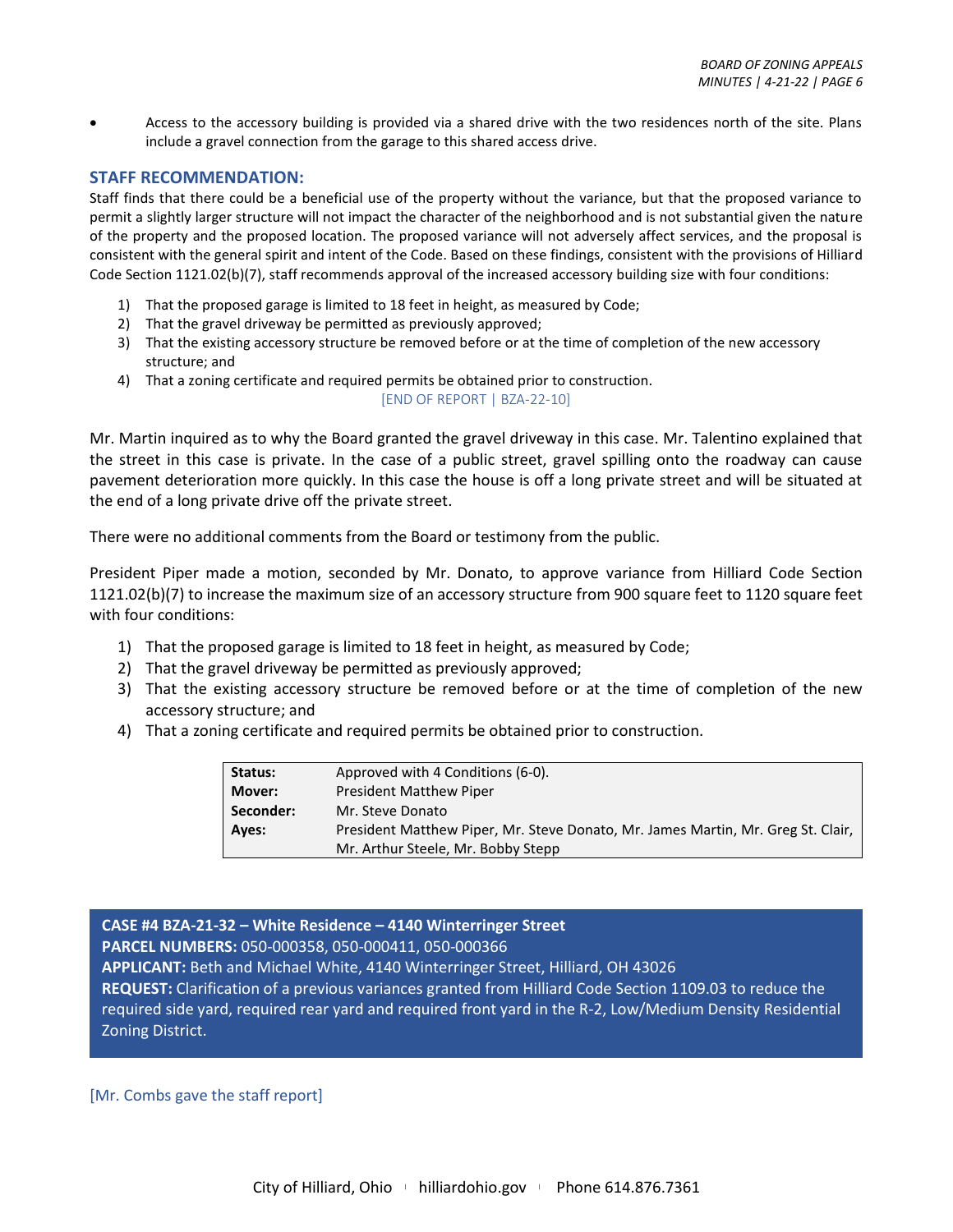# **BACKGROUND:**

The site consists of three odd-shaped parcels totaling 0.34 acres located on the northeast side of Winterringer Street approximately 100 feet northwest of Grant Street. The property and surrounding parcels are zoned R-2, Low/Medium Density Residential, and the site contains a single-story residence with attached double garage. According to Franklin County Auditor records, the dwelling was originally built in 1953 and has a total finished area of 1,260-square-feet.

On October 14, 2021, The Planning and Zoning Commission approved a lot split application to adjust lot lines/modify plats to add a buildable lot to the North Grant Subdivision Plat and to remove a reserve area from the Avery Road Subdivision Plat. This reconfiguration created two buildable lots with a zero-lot line that would divide the existing garages through a common party wall.

On October 21, 2021, the Board of Zoning Appeals heard a request and granted variances to the R-2 standards for proposed lots that do not correspond with the Planning and Zoning Commission approval. At the time, a second lot configuration was under consideration that would create a second residence that would be separate from the existing home and include side yard setbacks between the lots. As approved, the granted variances conflict with the approved lot split and make the approval of a zoning certificate for the construction not possible.

*This request is to reconsider the approved side yard variance to reduce required setbacks in the R-2, Low/Medium Density Residential Zoning District from 2 feet and 8 feet to zero feet for a zero-lot line development.*

# **CONSIDERATIONS:**

- *Existing Plats.* The site consists of three irregular-shaped parcels that total 0.34-acre. Each parcel is located within a different platted subdivision and are zoned R-2, Low/Medium Density Residential District:
	- 1) Parcel #050-000358 includes half of the existing home and lies within the Grant Wayne Co. Subdivision (Lot #193).
	- 2) Parcel #050-000411 includes half of the existing home and is located in the North Grant Addition Subdivision (Reserve A).
	- 3) Parcel #050-000366 is a triangular-shaped parcel located to the northwest in the Avery Road Subdivision (Reserve C).
- *Analysis of Parcels.* The existing home and garage have been built across parcel lines between Lot 193 and Reserve A. Neither reserve area is defined on the recorded plats as a buildable lot, nor are designated for required open space.
- *R-*2 Zoning Requirements. Required setbacks for the R-2 District include a minimum 25-foot front building setback, a minimum 10-foot side yard setback and a minimum 35-foot rear yard setback. The existing home does not meet the required front or rear setbacks.
- *P&Z Approval.* As approved by the Commission in 2021, two buildable parcels will be created within the North Grant Addition Subdivision. The proposed southeastern parcel will be a reconfigured Lot 193 and will be approximately 0.15-acre and contain a portion of Reserve A. The proposed northwestern parcel will be approximately 0.19-acre and include portions of Reserve A, Lot 193 and all of Reserve C. The parcel line approved by the Commission divides the existing multi-car garage through a common wall so that both parcels will have a dwelling with a garage. As a result, Reserve C would be removed from the Avery Road Subdivision.
- *BZA Approval.* As approved by the BZA in 2021, two buildable parcels would be created within the North Grant Addition Subdivision. The proposed southeastern parcel will be approximately 0.2-acre and contain Lot 193, a majority of Reserve A and the corner of Reserve C. The proposed northwestern parcel will be approximately 0.14 acre and combine the remaining portions of Reserve A and Reserve C. The parcel line approved by the BZA maintains the existing home and garages on Lot 193 and establishes side yard setbacks with the new parcel. A small, detached home would be constructed that would be unable to accommodate a garage in the new oddshaped parcel.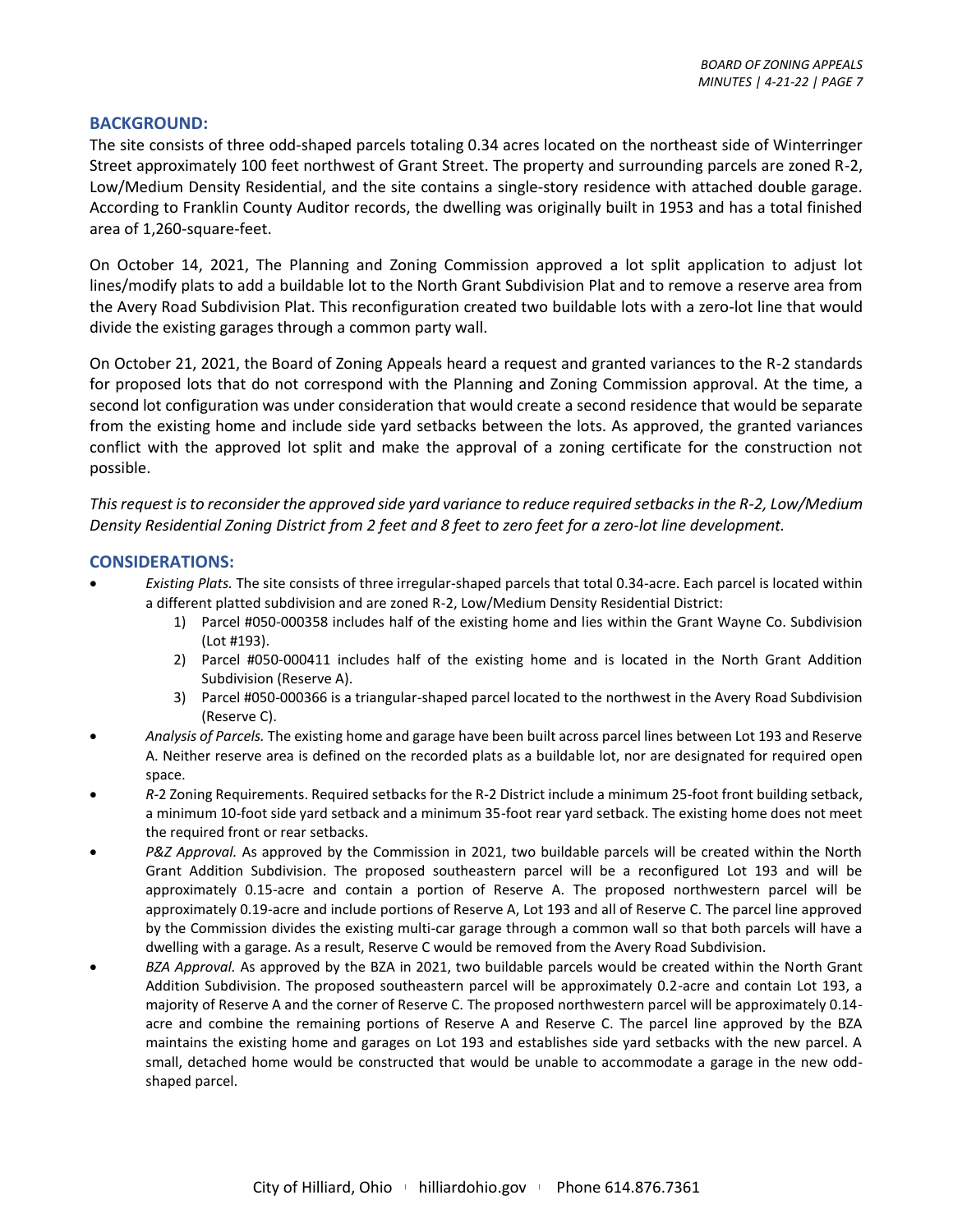

Lot layout based upon variances as approved by the Board of Zoning Appeals (2021)



Lot Split/Reconfiguration as approved by the Planning & Zoning Commission (2021)

- *Reconsideration.* This request to the Board of Zoning Appeals is to adjust previously approved variances that would support the lot reconfiguration as approved by the Planning and Zoning Commission so both lots include sufficient buildable area.
- *Lot 193 (with existing home).* Proposed setbacks for the existing house/lot at 4140 Winterringer will be as follows:
	- 1) Front setback: as currently constructed
	- 2) Side setback (northwest): 0 feet with location between garages (the BZA previously approved an 8-foot side yard setback).
	- 3) Side setback (southeast): 5 feet as approved by the BZA on October 21, 2021
	- 4) Rear setback: 7 feet as approved by the BZA
- *Proposed Lot (to include existing garage)*. Proposed setbacks for the proposed new home/lot that will include an existing garage:
	- 1) Front setback: 20 feet as approved by the BZA on October 21, 2021
	- 2) Side setback (northwest): 5 feet as approved by the BZA on October 21, 2021
	- 3) Side setback (southeast): 0 feet with location between garages (the BZA previously approved a 2-foot side yard setback).
	- 4) Rear setback: 7 feet as approved by the BZA on October 21, 2021



Setbacks based upon variances as approved by the Board of Zoning Appeals (2021)



Proposed setbacks for zero-lot line development utilizing garage (consistent with P&Z approval in 2021).

# **STAFF RECOMMENDATION:**

Staff finds that there are many unique circumstances on the site that make it a practical difficulty to develop the property reasonably without variances. Staff finds that the platted lot lines also make typical usage of the site particularly complicated. The proposal is consistent with the adjacent properties and the surrounding neighborhood and is generally